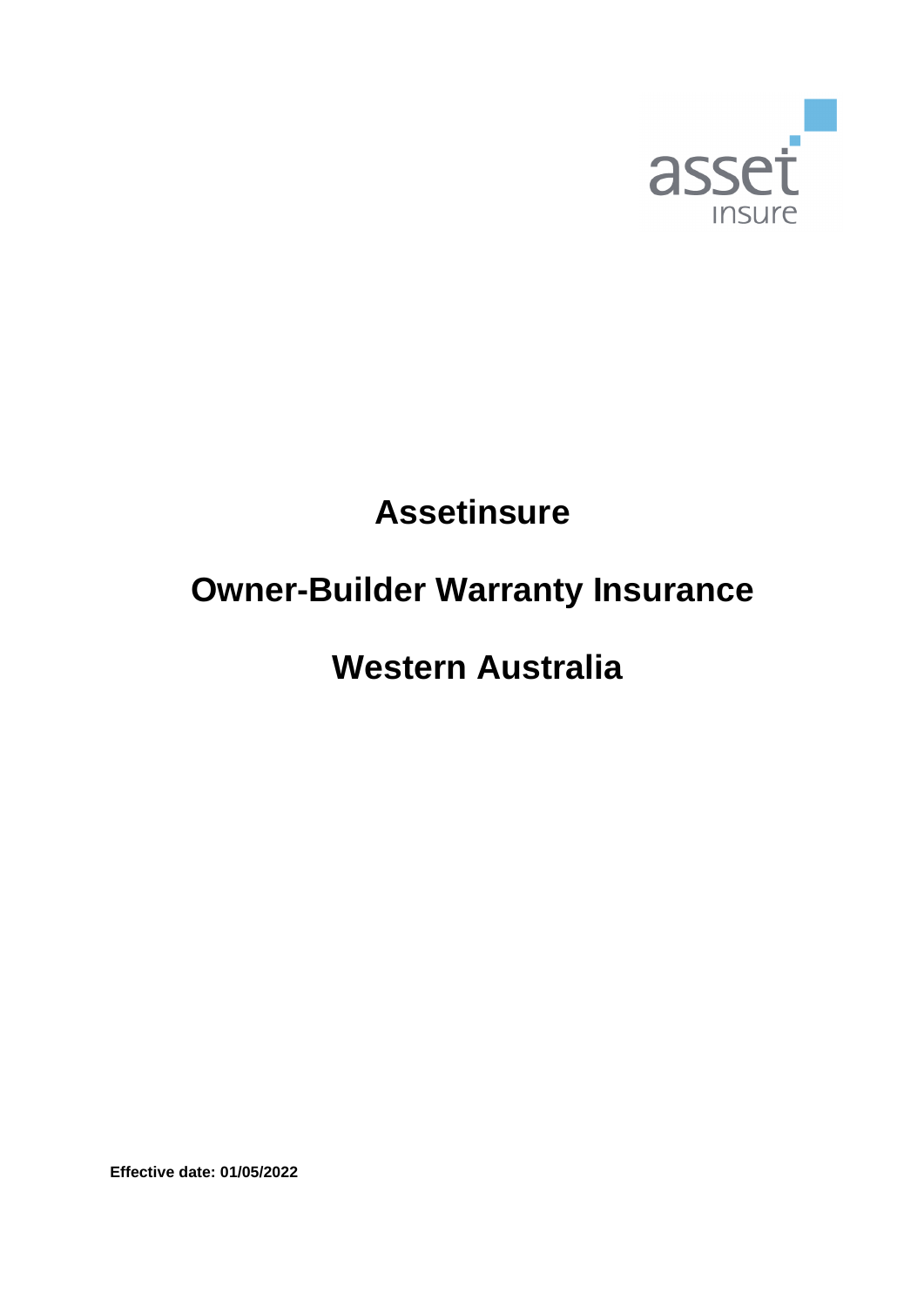# **Table of Contents**

| DUTY TO TAKE REASONABLE CARE NOT TO MAKE A MISREPRESENTATION3 |  |
|---------------------------------------------------------------|--|
| LIMITATION OR EXCLUSION OF RIGHTS AGAINST THIRD PARTIES  4    |  |
|                                                               |  |
|                                                               |  |
|                                                               |  |
|                                                               |  |
|                                                               |  |
|                                                               |  |
|                                                               |  |
|                                                               |  |
|                                                               |  |
|                                                               |  |
|                                                               |  |
|                                                               |  |
|                                                               |  |
|                                                               |  |
|                                                               |  |
|                                                               |  |
|                                                               |  |
|                                                               |  |
|                                                               |  |
|                                                               |  |

a<br>B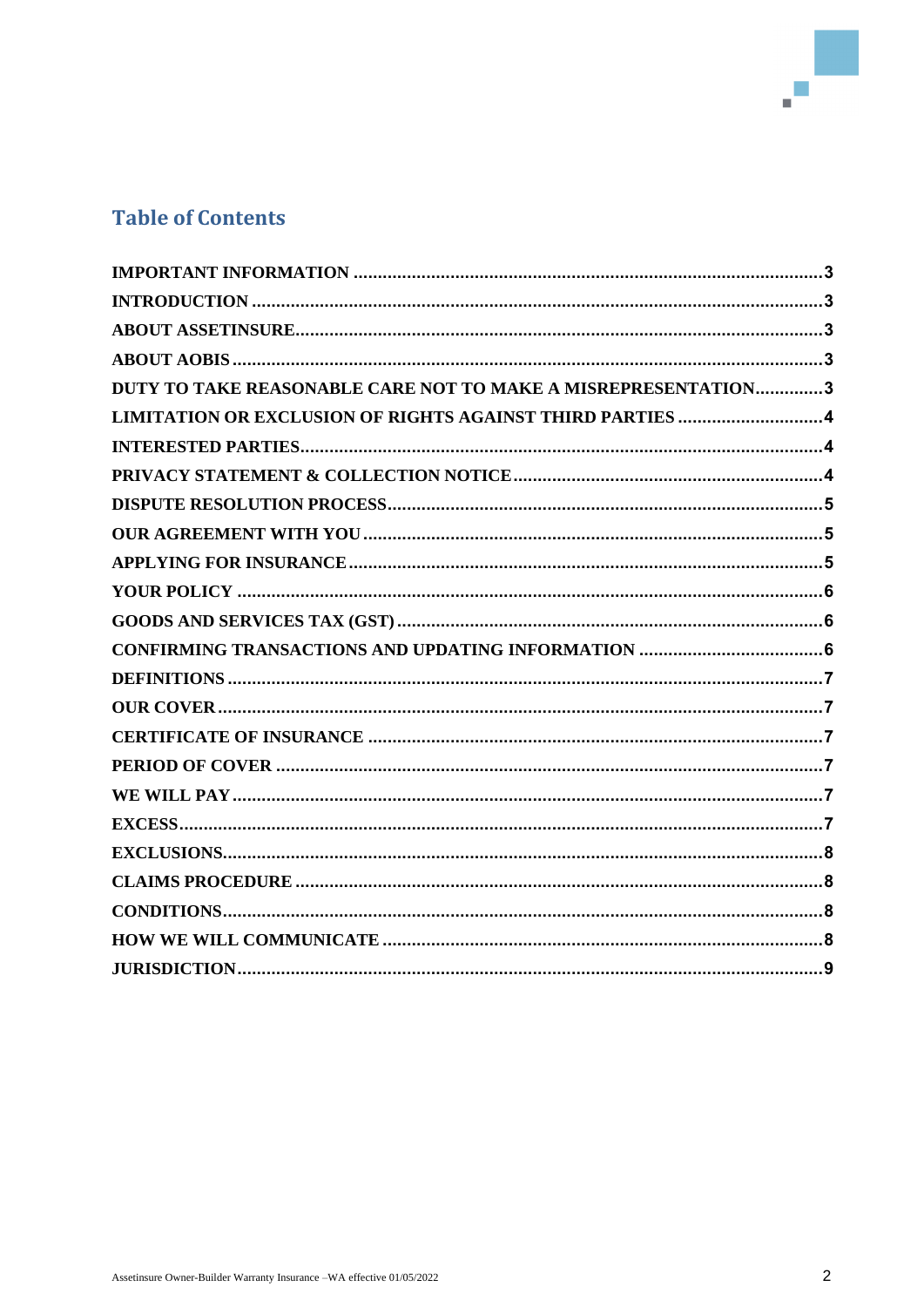## <span id="page-2-0"></span>**Important Information**

## <span id="page-2-1"></span>**Introduction**

Welcome and thank **you** for choosing the Assetinsure Owner-Builder Warranty Insurance – Western Australia, distributed by Australian Owners Builders Insurance Services Pty Ltd.

In this section, where we use the term 'you'/'your'/'yourself', we are referring to the person(s) who applied for this Policy and submitted an Insurance Application. In the next section of the Policy wording, you are later referred to as the Owner-Builder.

## <span id="page-2-2"></span>**About Assetinsure**

You can contact Assetinsure by:

- post, at PO Box R299, Sydney NSW 1225;
- telephone, at (02) 9251 8055; or
- email, at [info@assetinsure.com.au](mailto:info@assetinsure.com.au)

Assetinsure Pty Ltd ("**Assetinsure**") is authorised by the Australian Prudential Regulation Authority ("**APRA**") to conduct general insurance business. For further information visit their website at [www.assetinsure.com.au](http://www.assetinsure.com.au/)

## <span id="page-2-3"></span>**About AOBIS**

This insurance is arranged by Australian Owner Builders Insurance Services Pty Ltd (AOBIS) ABN 95 122 431 654 operating under the AFSL No 308705. In arranging this insurance AOBIS is acting under the authority of and as the agent for Assetinsure.

This insurance is arranged by Australian Owner Builders Insurance Services Pty Ltd ("**AOBIS**") ABN 95 122 431 654 operating under AFSL No. 308705. In arranging this insurance, AOBIS is acting under the authority and as the agent of Assetinsure (and not as **your** agent).

You can contact AOBIS by:

• post, at PO Box 2294, Seaford VIC 3198;

- telephone, at 1300 850 131; or
- email, at *underwriter@aobis.com.au*

## <span id="page-2-4"></span>**Duty to take reasonable care not to make a misrepresentation**

This **Policy** is a consumer insurance contract for the purposes of the *Insurance Contracts Act 1984* (Cth).

Before **you** enter into this contract of insurance, **you**  have a duty to take reasonable care not to make a misrepresentation. This means that **you** need to take reasonable care to provide honest, accurate and complete answers to **our** questions. A misrepresentation includes a statement that is false, partially false, or which does not fairly reflect the truth.

If **you** are not sure of the answers to any of **our** questions, or whether the information **you** previously provided remains honest, accurate and complete, **you**  should check it and find out. It is also important to understand that, in answering the questions and checking the information, **you** are answering for **yourself** and anyone else to whom the questions apply. If **you** are answering questions on behalf of anyone, **we** will treat **your** answers or representations as theirs.

As **we** use **your** answers to decide what insurance **we**  will offer, to calculate **your** premium, and to assess any claim **you** make, it is essential that **you** contact **us** if **you** have any doubts.

Whether **you** have taken reasonable care not to make a misrepresentation will be determined with regard to all relevant circumstances, including:

- explanatory material or publicity produced or authorised by **us**;
- how clear, and how specific any questions **we** asked were and how clearly **we**  communicated to **you** the importance of answering those questions, and the possible consequences of failing to do so;
- whether or not an agent was acting for **you**;

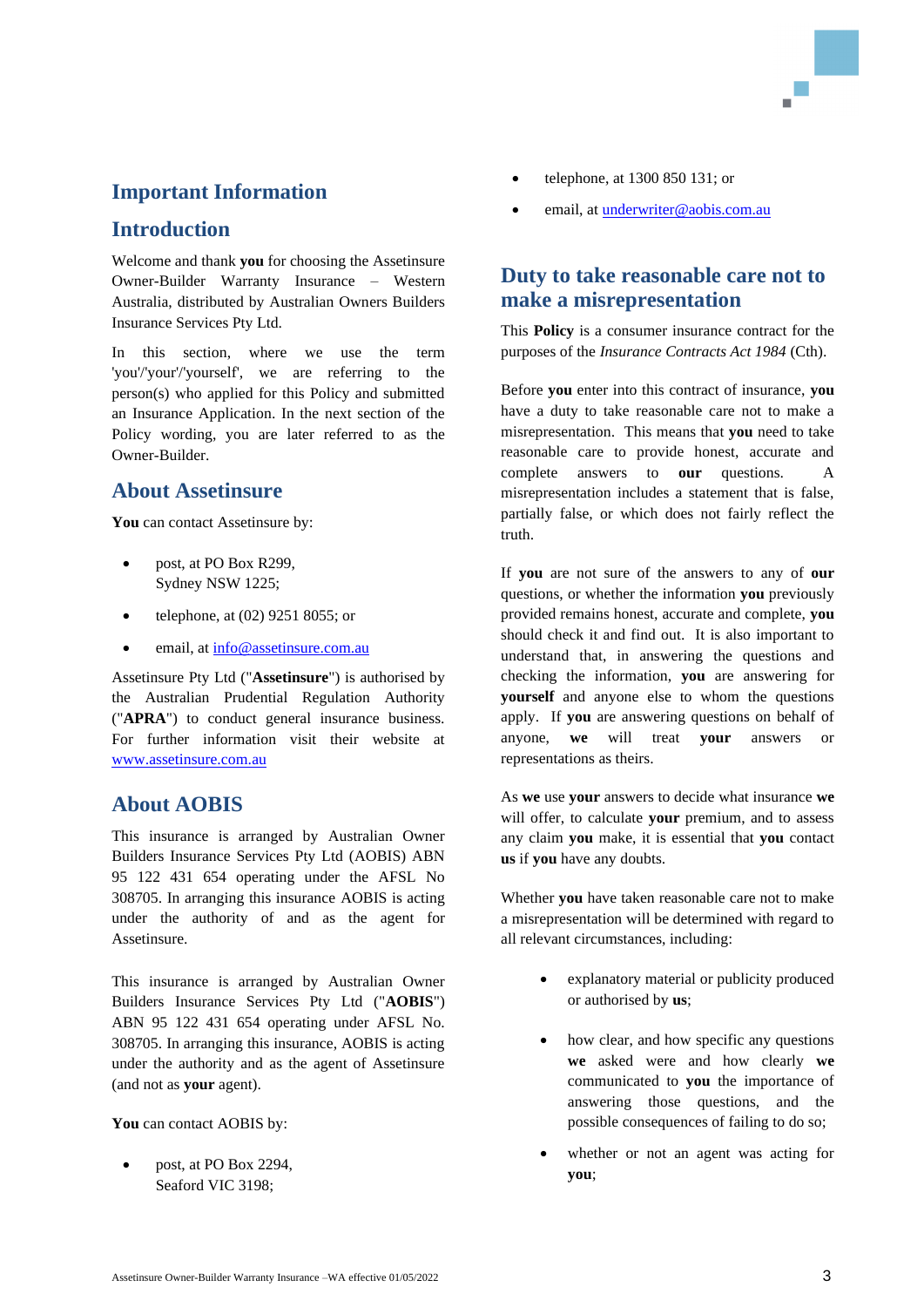- whether the contract was a new contract or was being renewed, extended, varied or reinstated;
- any particular characteristics or circumstances relating to **you** which **we**  are aware or ought reasonably to have been aware.

Any misrepresentation made fraudulently is a breach of **your** duty.

If **your** circumstances make it difficult for **you** to know how to answer any of **our** questions, or **you** are not clear how to explain **your** situation to **us**, **you** should contact AOBIS.

# <span id="page-3-0"></span>**Limitation or Exclusion of Rights Against Third Parties**

This **Policy** provides that **you** must not limit or exclude **your** rights against a party from whom **you** might otherwise be able to recover in respect to the loss or damage - see Condition (d) of this **Policy**.

## <span id="page-3-1"></span>**Interested Parties**

This **Policy** provides that the cover provided by this **Policy** does not extend to an interest in the **Dwelling** that is not **your** interest - see Condition (e) of this **Policy**.

## <span id="page-3-2"></span>**Privacy Statement & Collection Notice**

This Privacy Statement describes how Assetinsure and AOBIS collect, use, handle and disclose **your** personal information. It also describes the matters to which **you** give **your** consent when applying for a Policy.

AOBIS and Assetinsure are committed to protecting the privacy of personal information and are bound by the provisions of the *Privacy Act 1988* (Cth), which sets out the standards to be met in the collection, holding, use and disclosure of personal information.

#### Collection and use of personal information

**We** collect personal information, including through **our** agents and licensees such as AOBIS, to determine whether and on what terms **we** might issue **you** an insurance **Policy**, or to manage a claim in relation to an insurance **Policy you** have with **us**. **We**  may use **your** personal information for other

purposes if **you** consent. This may also be the case in other limited circumstances permitted under the *Privacy Act 1988* (Cth), such as where **you** would reasonably expect **us** to do so and/or the other purpose is related to the purpose for which **we**  collected the information.

In some circumstances, **we** may collect **your** personal information from another person or another source. This will only be where it is unreasonable or impracticable for **us** to collect it directly from **you** or **you** would expect **us** to collect the information from the nominated third party. For example, where **you**  authorise a representative, e.g. an insurance broker, a financial planner, a legal services provider, an agent or carer providing services to **you** to deal with **us** on **your** behalf.

If **you** provide information about any other person, **you** agree to tell them that **you** are providing this information to **us**, of **our** contact details in this document, the reason **you** are providing this information, the fact that **we** have collected personal information from **you** and of the contents of this Privacy Statement.

#### Consequences if information is not provided

If **you** do not provide all the information requested, the main consequence is that **we** may not be able to issue **you** with a **Policy** or pay **your** claim.

#### Disclosure

**You** agree that **we** may disclose **your** personal information to:

- AOBIS;
- **our** external service providers and contractors (such as any mail house, commercial agent or entities engaged to carry out certain business activities on **our** or **your** behalf);
- **our** related entities or assigns, another insurer, **our** reinsurers, **our** agents and external advisers (such as legal and other professional advisers);
- any other person **we** consider necessary to execute **your** instructions;
- any financial institution to or from which a payment is made in relation to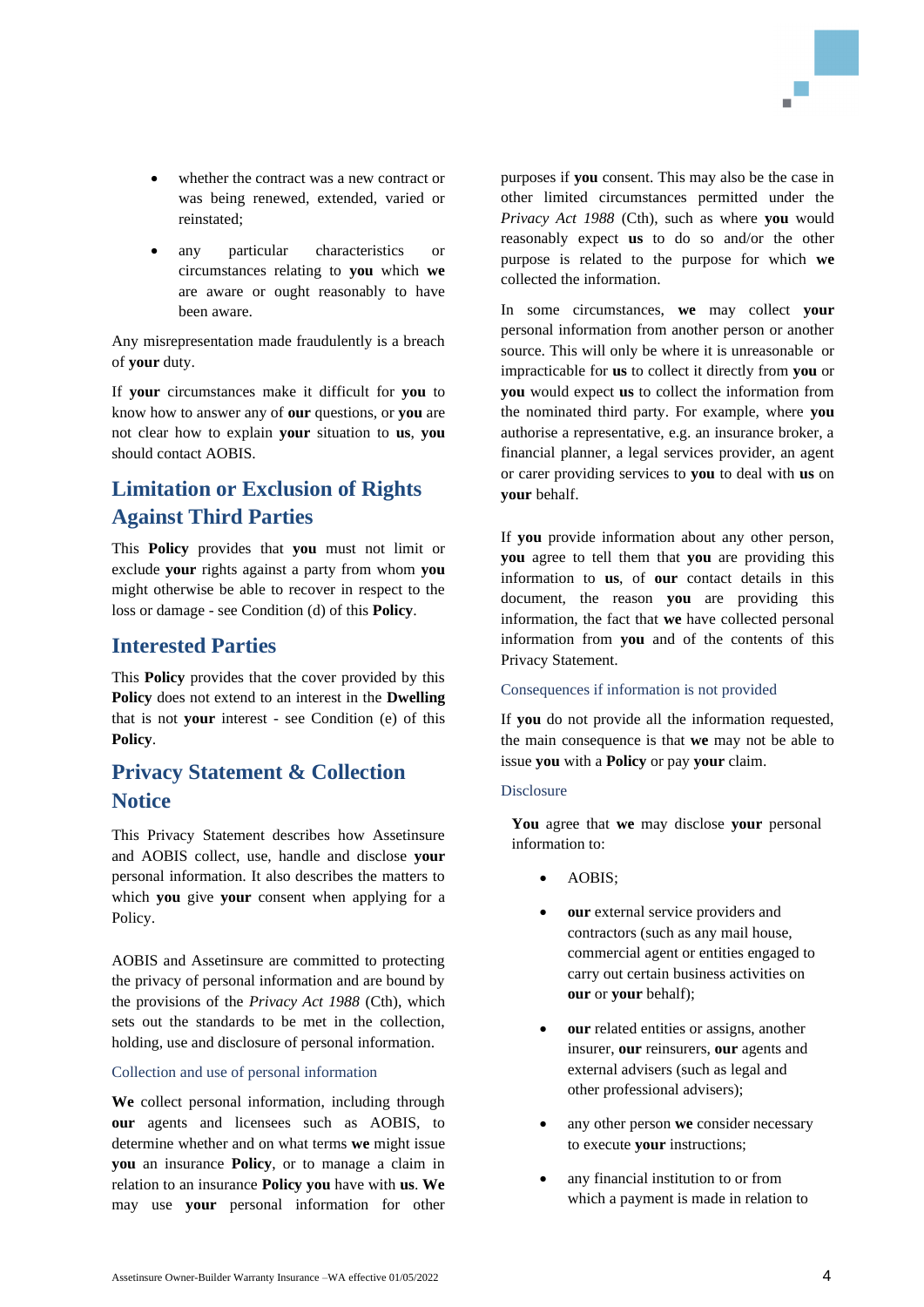any **Policy you** have;

• a person with **your** consent or where disclosure is authorised or compelled by law, to regulatory, law enforcement, dispute resolution or government bodies.

#### Transfer of personal information overseas

**You** agree that **we** may disclose **your** information overseas, including the USA, Canada, Bermuda, Europe (including the United Kingdom), Singapore, Hong Kong and India.

#### Access andComplaint

Assetinsure's Privacy Policy is currently available on **our** website at: [www.assetinsure.com.au/key-policies/privacy](http://www.assetinsure.com.au/key-policies/privacy-policy/)[policy/.](http://www.assetinsure.com.au/key-policies/privacy-policy/)

The Privacy Policy sets out details of how **you** can access (and, if necessary, correct) the personal information **we** hold about **you**. It also sets out how and to whom **you** might complain about a breach of Privacy Law.

If **you** require any other information regarding Privacy, you can contact Assetinsure's Privacy Officer by:

- post, at Level 21, 45 Clarence Street, Sydney NSW 2000;
- telephone, at (02) 8274 2898; or
- email, at [privacy@assetinsure.com.au](mailto:privacy@assetinsure.com.au)

## <span id="page-4-0"></span>**Dispute Resolution Process**

At AOBIS and Assetinsure, **we** strive to do things the right way and keep **our** customers happy. However, both AOBIS and Assetinsure recognise that occasionally disputes may arise.

#### Making a Complaint

If **you** have a complaint concerning the financial product or services provided to **you we** will try to resolve it immediately. The best first step is to approach the person at AOBIS with whom **you** were dealing to see if they can resolve the matter to **your** satisfaction.

If **you** remain dissatisfied with the solution AOBIS offers, please contact **us** and **we** will refer the matter to Assetinsure's Complaint Management process.

Regardless of who is managing **your** complaint, the goal is to resolve **your** complaint and respond with a decision within 30 calendar days.

#### What if You are not Satisfied with Our Final Decision

If an issue has not been resolved to **your** satisfaction, **you** can lodge a complaint with the Australian Financial Complaints Authority ("**AFCA**"). AFCA provides fair and independent dispute resolution for financial complaints that is free to consumers.

The scheme is subject to eligibility and AFCA will only review a complaint or dispute if the complaint or dispute has first gone through **our** internal complaints and disputes resolution process.

**You** can contact AFCA:

- post, at GPO Box 3, Melbourne VIC 3001;
- telephone, at 1800 931 678 (free call); or
- email, at [info@afca.org.au](mailto:info@afca.org.au) ; or

For more information about AFCA, visit their website a[t www.afca.com.au](http://www.afca.com.au/)

## <span id="page-4-1"></span>**Our Agreement with You**

This **Policy** is a legal contract between **you** and **us**. **You**, or any other person insured under this **Policy**, must comply with all provisions of this **Policy**, otherwise there may be no claim payable under this **Policy** or **we** may reduce our liability for your claim.

This **Policy** will only respond to claims in connection with **Work** described in the Contract which supported the **Insurance Application** for this insurance and carried out at the site described in the **Policy**.

## <span id="page-4-2"></span>**Applying for Insurance**

To apply for this insurance, **you** will need to complete an **Insurance Application** and provide the information **we** require to determine whether to issue a **Policy**, and if so, on what terms.

Where **we** issue a **Policy**, cover is provided on the basis:

• that **you** have paid or agreed to pay **us** the premium for the cover provided;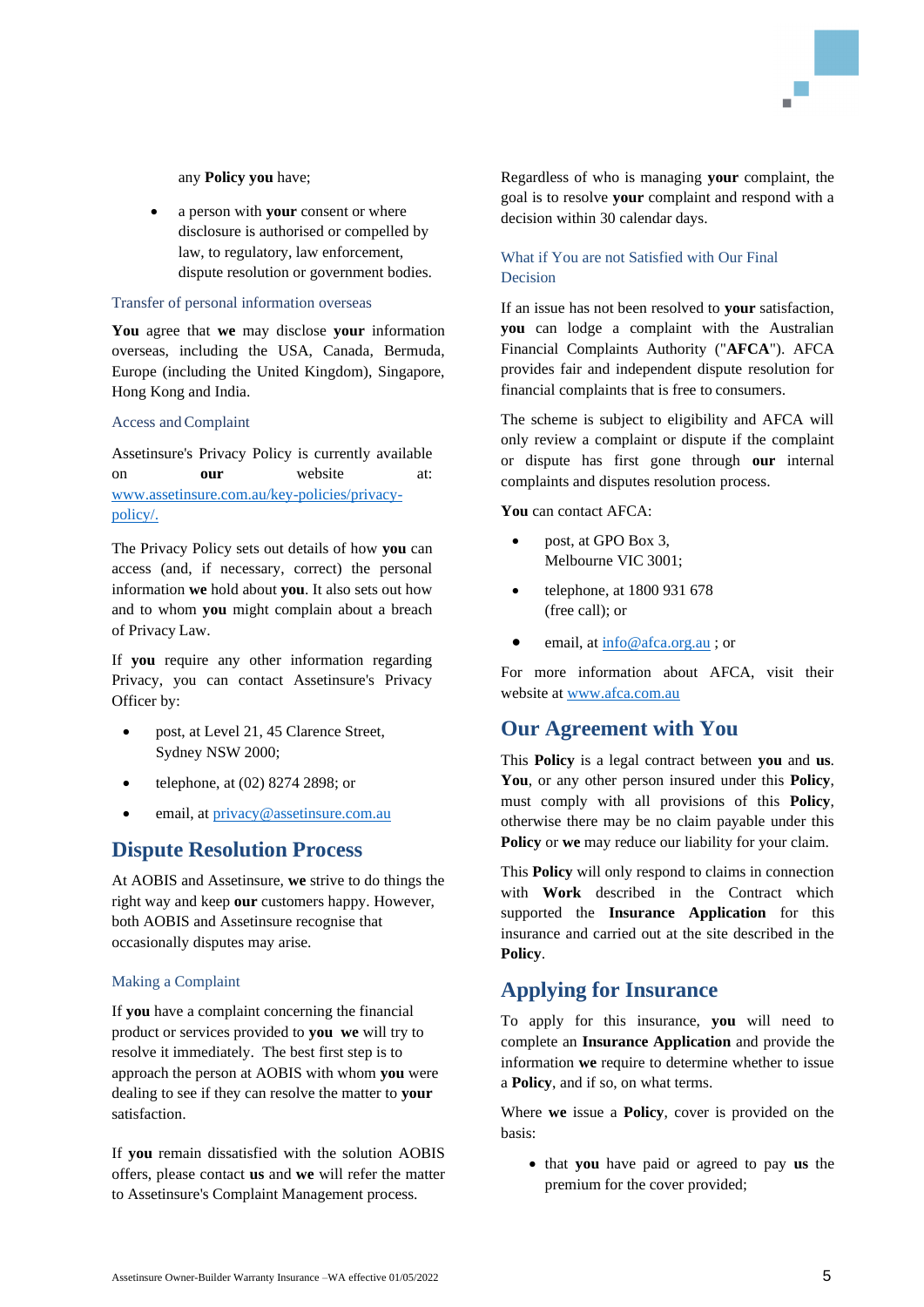

• that the verbal and / or written information provided by **you** which must be given in accordance with **your** duty to take reasonable care not to make a misrepresentation either verbally or in writing.

## <span id="page-5-0"></span>**Your Policy**

**Your Policy** consists of the **Policy** terms and conditions in this booklet, any endorsements and the **Certificate of Insurance we** issue **you**. Please read **your Policy** carefully, and satisfy **yourself** that it provides the cover that **you** require. **You** should keep this booklet and the **Certificate of Insurance** together in a secure place for future reference.

## <span id="page-5-1"></span>**Goods and Services Tax (GST)**

The premium on this **Policy** includes an amount for GST and if **we** pay a claim **your** GST status may determine the amount to be paid on the claim.

**You** must advise **us** if **you** are registered, or required to be registered, for GST purposes, and **you** must when requested tell **us** what **your** entitlement to Input Tax Credits (**"ITCs"**) is for **your** insurance premium.

When determining the amount to be paid for a claim under this **Policy**, any payment or supply **we** make to **you** for the acquisition of goods, services or other supply (or monetary compensation in lieu thereof) or otherwise for **your** claim will be calculated on the GST inclusive cost of **your** claim. In calculating such payment, **we** are entitled to reduce it by any ITC to which **you** are, or would be, entitled:

- for the acquisition of such goods, services or other supply; or
- if the payment had been used to acquire such goods, services or other supply.

However, the total of all payments **we** make will not exceed \$100,000.

All amounts referred to in this **Policy** are inclusive of any taxes, levies, duties or charges that payment would be affected by or subject to.

If **you** make a claim and **we** are obliged by law to withhold any amount from the payment in order to satisfy that law (for example, because you have not provided your ABN where required to do so), the amount withheld will be treated as forming part of the claim payment paid under this Policy (even though you have not received the withheld amount).

# <span id="page-5-2"></span>**Confirming Transactions and Updating Information**

**You** can ask **us** to confirm any transaction under **your** insurance by contacting **us.** If **you** need any of the information contained in this document or if **you** have any queries, please contact AOBIS.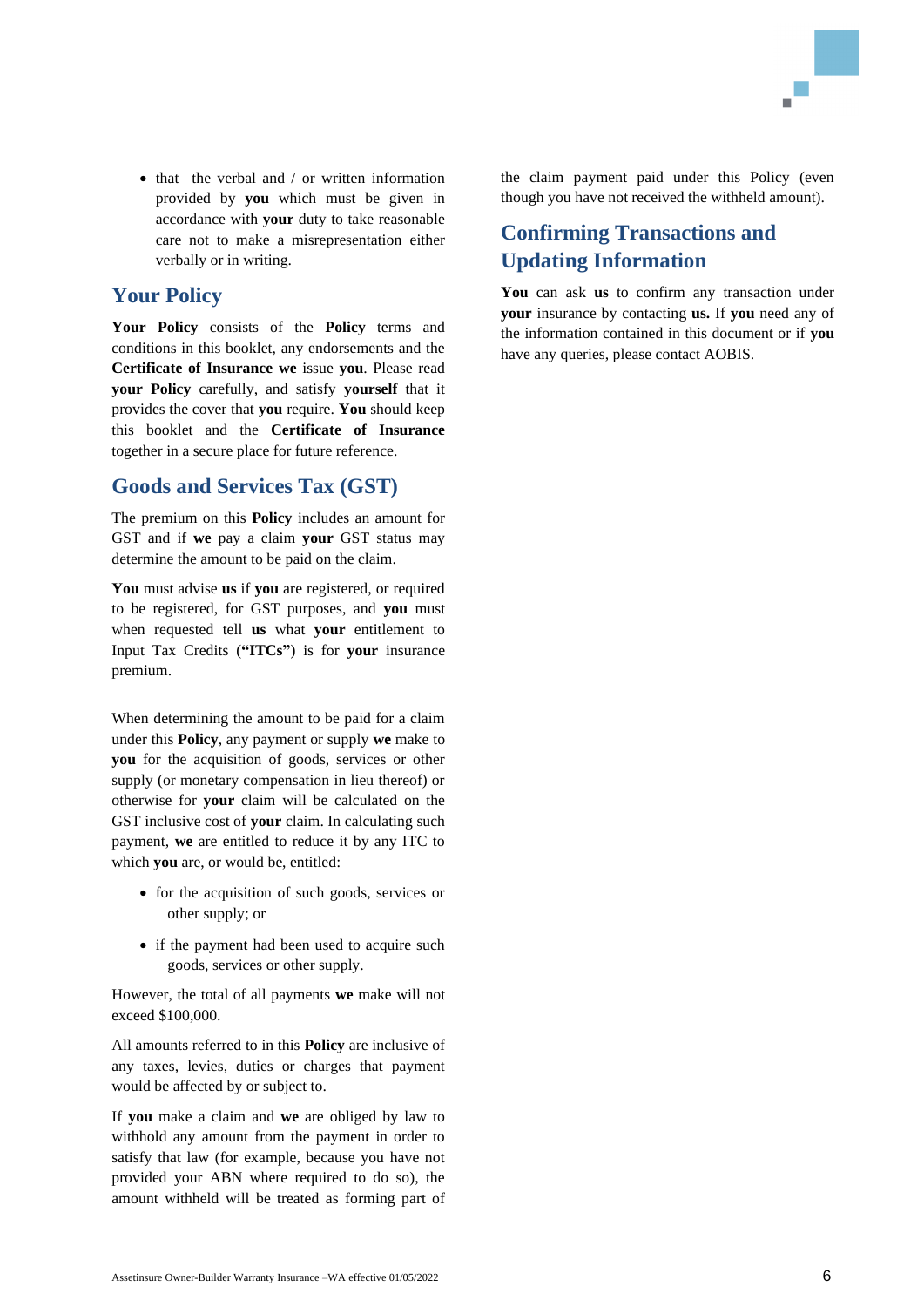## <span id="page-6-0"></span>**Definitions**

Some key words and terms used in this **Policy** have special meanings. Wherever the following words or terms are used in the **Policy** they mean what is set out below.

Please note that from this section onwards, the terms '**you**'/'**your**'/'**yours**' is separately defined and have a different meaning to the preceding pages of this **Policy**. Whereas the preceding pages of this **Policy** define '**you**'/'**your**'/'**yours**' as the **Owner-Builder** and person(s) who applied for this **Policy** and submitted an **Insurance Application**, in this section of the **Policy** wording, '**you/your/yours**' means the purchaser of the **Dwelling** and any successor in title (see full definition over the page).

**Act** means the Home Building Contracts Act 1991 (WA) as amended from time to time.

**Certificate of Insurance** means the most recent copy of the certificate issued by **us** in connection with this **Policy**.

**Cost of the Work** means the cost of the **Work** within the ambit of sections 25A and 25G of the **Act**.

**Disappearance** includes a reference to the fact that, after due search and enquiry, the **Owner-Builder** cannot be found. **Dwelling** means the dwelling(s) as described in the **Insurance Application**.

**Insolvency** means the same as it does in the **Act**.

**Insurance Application** means the application form completed, and any other information supplied to **us** by, or on behalf of, the **Owner-Builder** when applying for this insurance. **Owner-Builder** means the owner-builder described in the **Insurance Application** provided the owner-builder is an ownerbuilder under the **Act**.

**Policy** means this policy wording, any endorsements and the **Certificate of Insurance**.

**Residential Building Work** means the same as it does in the **Act**.

**Work** means the **Residential Building Work** which has been carried out by the **Owner-Builder** of the **Dwelling**.

**We/our/ours/us** means Assetinsure Pty Limited (Assetinsure) (ABN 65 066 463 803).

**You/your/yours** means the purchaser of the **Dwelling** or the land on which the **Dwelling** is constructed, and any successor in title to that person.

## <span id="page-6-1"></span>**Our Cover**

This **Policy** is intended to comply with the requirements set out under the **Act** and any term of this **Policy** which conflicts with, or is inconsistent with, the **Act** shall be read and be enforceable as if it complies with the **Act**.

**We** will provide insurance cover to **you**, subject to the terms, conditions and exclusions set out in this **Policy**, if by reason of the **Insolvency**, death or **Disappearance** of the **Owner-Builder**, **you** suffer loss or damage resulting from **your** inability to pursue a remedy in respect of the **Work** under section 12A of the Builders' Registration Act 1939 (WA).

## <span id="page-6-2"></span>**Certificate of Insurance**

The **Work** is not covered until **we** have provided to **the Owner-Builder** or **you** a **Certificate of Insurance** evidencing insurance for the **Work**.

## <span id="page-6-3"></span>**Period of Cover**

This **Policy** provides the cover for claims in respect of the **Work** which are made before the expiration of the 7 year period from the date of issue of the relevant building licence for the **Work** to the **Owner-Builder.**

#### <span id="page-6-4"></span>**We will Pay**

At **our** discretion, which will not be unreasonably exercised, withheld, conditioned or delayed, **we** will either make good the loss or damage by engaging or paying a builder to repair or rectify the loss or damage, or pay to **you** the amount of that loss or damage.

**We** will pay up to, but not more than \$100,000 (or such other amount prescribed under the **Act**), or the **Cost of the Work** in the aggregate, for all claims in relation to the **Work**, whichever is the lesser.

All references in the **Policy** to dollar amounts are inclusive of any applicable goods and services tax (GST).

#### <span id="page-6-5"></span>**Excess**

**You** must pay the first \$500 of each claim.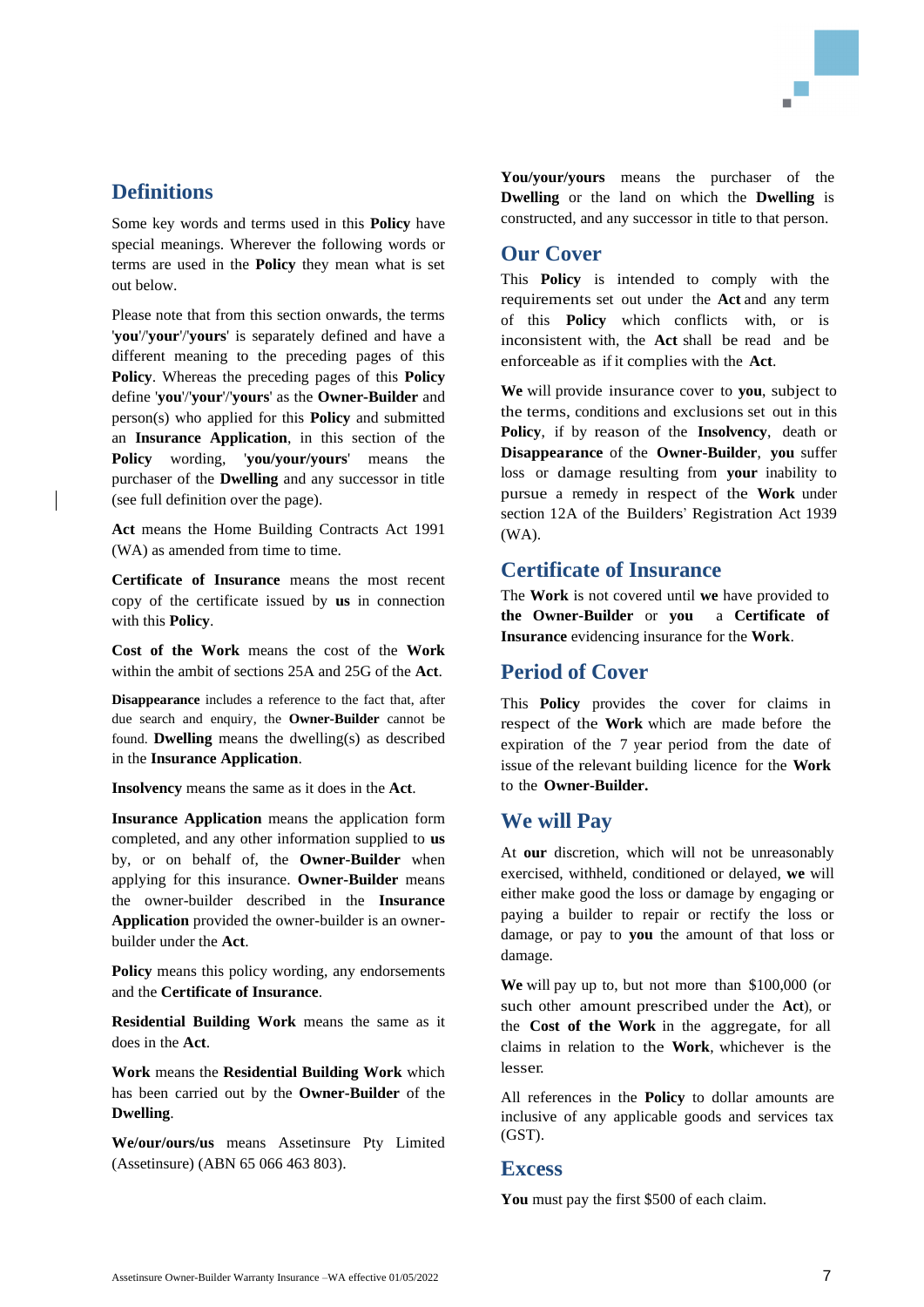## <span id="page-7-0"></span>**Exclusions**

- a) **We** will not pay if **you** are the **Owner-Builder**.
- b) **We** will not pay if **your** claim relates to **Residential Building Work** which is exempted under the **Act**.
- c) **We** will not pay any claim if the **Cost of the Work** is \$20,000 or less.

## <span id="page-7-1"></span>**Claims Procedure**

- 1. **You** should notify **us** in writing of any facts or circumstances which may give rise to a claim as soon as reasonably practicable when **you**  become aware of them.
- 2. **We** do not have to pay a claim unless it is made before the expiration of the 7years period from the date of issue to the **Owner-Builder** of the relevant building licence for the **Work**.
- 3. Upon making a claim under this **Policy**, **you** must give **us**, or any builder nominated or approved by **us**, reasonable access to the relevant building site for the purpose of inspection, rectification and completion of the **Work**. **You** may refuse to provide access to any builder nominated by **us** if **you** have reasonable grounds for doing so.
- 4. **We** will ask **you** to use **our** claim form to make a claim and to provide **us** with as many details, records and information as may be reasonably practicable, so that **we** can investigate, assess and verify **your** claim.
- 5. **You** must not make any admissions, offer, promise or payment in connection with any claim, unless **we** have provided **our** prior written consent (which will not be unreasonably withheld, conditioned or delayed).

## <span id="page-7-2"></span>**Conditions**

- (a) **We** may not avoid this **Policy** or refuse to make or reduce any payment under this **Policy** on the grounds that the **Owner-Builder** or, in the case of a claim by a successor in title, the person on whose behalf the **Work** was performed:
	- (i) breached any duty of the utmost good faith;
	- (ii) failed to comply with any duty to

take reasonable care not to make a misrepresentation;

- (iii) made representations to **us**;
- (iv) failed to comply with a provision or requirement of the **Policy**; or
- (v) prejudiced **our** interests by act or omission of any description; or
- (vi) did not pay the premium or any instalment of the premium.
- (b) **We** are entitled to recover from the **Owner-Builder** any claim paid by **us** in the circumstances referred to in paragraph (a) above.
- (c) If **we** pay a claim, **we** are entitled to be subrogated to **your** rights against any party in relation to the claim to the extent of the amount paid by **us**.
- (d) **You** must not limit or exclude **your** rights against a party from whom **you** might otherwise be able to recover in respect to the loss or damage. If **you** do, **our** liability to **you** is reduced to the extent **we** can no longer recover from that other party as a result of the limitation or exclusion by **you**.
- (e) The cover provided by this **Policy** does not extend to an interest in the **Dwelling** that is not **your** interest. **We** will not be liable under this **Policy** to anyone except **you**.
- (f) **You** must comply with **your** obligations under the **Policy**. Otherwise **we** may not have to pay **your** claim(s).

## <span id="page-7-3"></span>**How We will Communicate**

- a) All communications **you** are required to give or make under this **Policy** must be sent in writing to **us**, electronically or by post
- b) All communications **we** are required to give or make under this **Policy** will be sent in writing to **you** electronically or by post.
- c) All communications sent by post to **you** or **your** appointed agent will be deemed to have been received by **you** on the third day following the day of posting.